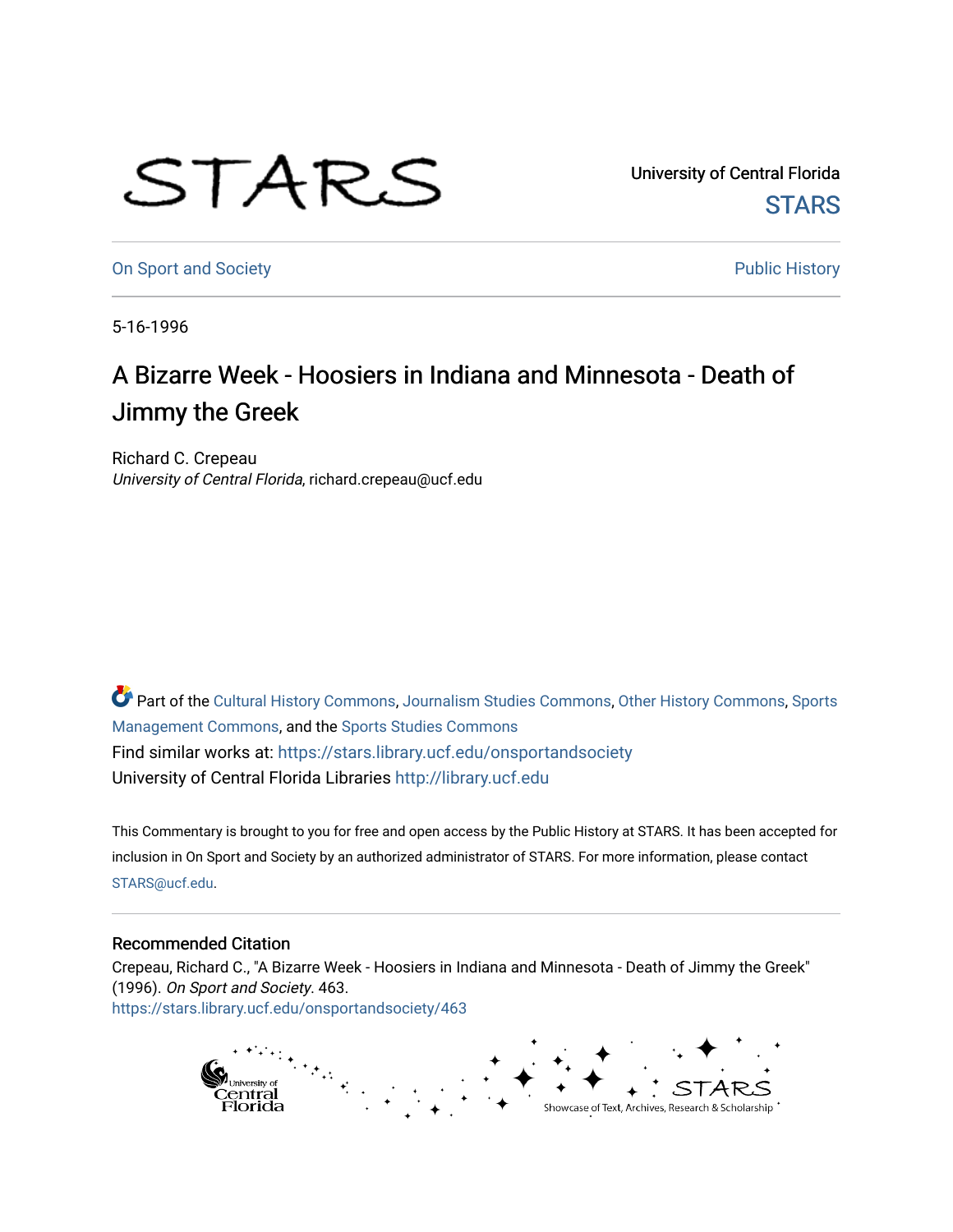## SPORT AND SOCIETY FOR ARETE May 16, 1996

It has been the strangest and wackiest several weeks in memory in the world of sport. Lawrence Taylor is busted for cocaine, Marge Schott shoots from the mouth like an AK 47 in heat, Brett Butler is diagnosed with cancer, David Cone has surgery for an aneurysm in his shoulder, Magic Johnson retires again, and it just goes on and on and on.

Somewhere in the midst of this blizzard of the bizarre two milestones were reached in American sport and culture. Both tell us something about our past and our present, and perhaps even something of our future.

Last week came the announcement that the State High School athletic authorities of Indiana, the Vatican of basketball, had done the unthinkable. The open state high school basketball tournament has been ended, and now Indiana will have its tournaments by classification based on school size. No longer will it be possible for a team like Milan to come from the backwaters to claim the state title. "Hoosiers" is dead.

In 1954 Milan, a town of 1,700 people with a high school of 161 students defeated a school of 2,200 students from Muncie for the title. It was a story that became the basis for the 1986 film. Now only three states remain where the spectacle of David whacking Goliath is still possible in high school basketball: Deleware, Hawaii, and Kentucky.

I remember in the early 60s when Edgerton, a small town in southwestern Minnesota, sent its basketball team to the state tournament. Edgerton High had something less than 20 boys in its school and nearly all of them played basketball. I sat in total disbelief at Williams Arena watching them easily handle one of the major suburban Lake Conference schools on their way to the State title. It was a magical run and captured the imagination of the entire state.

There were other years and other Edgertons, just as there have been other Milans in Indiana. This in fact was part of the great charm of the state high school tournament, a playdown of all the public high schools in the state with the final eight coming to the big city in late March. This is the American story of the underdog; the little guy reaching out and dropping the giant. It is the American story of the rural hayseeds come to the city and thumping the city-slickers at their own game. It is the story of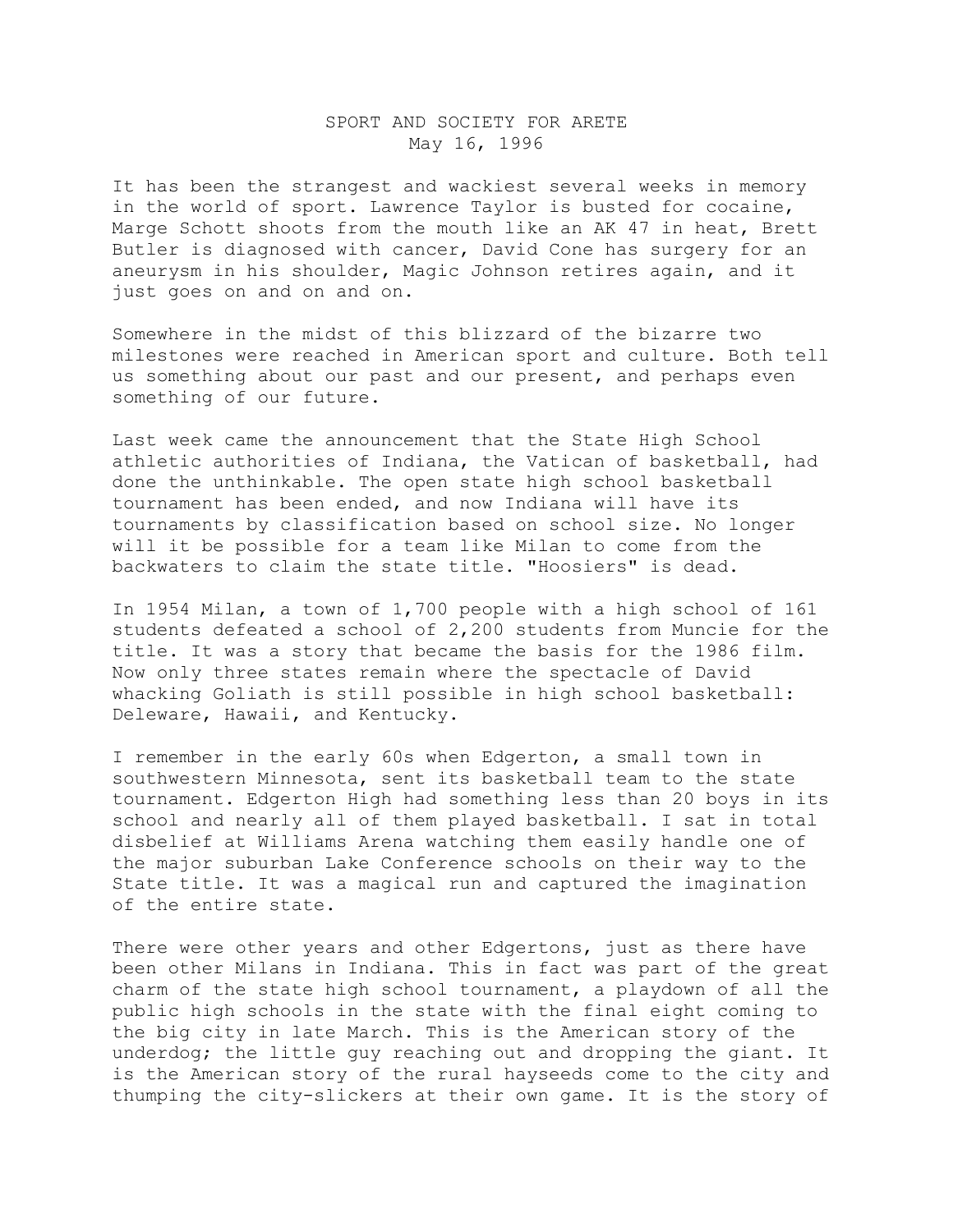slow white farm boys teaching the virtues of team discipline to smooth black kids from the ghettoes who play the city game.

Now that story is vanishing in a world where boxing has ten thousand divisions and weight classes, sports programs in college are classified by wealth, and high schools find it necessary to set up classifications by size so that more high school students can feel better about themselves and more students can be champions, while our dreams and fantasies are diminished. The possibilities have been increased and decreased at the same time.

Another American story ended two weeks earlier with the death of Jimmy the Greek Synder. I have always liked the Greek because to me he was one of the best living examples of someone who was able to take almost nothing, and parlay it into a career. He was proof positive that you could become rich and famous in America for no apparent reason, a version of the American Dream.

The Greek died in Las Vegas, as he should have, and was buried in Stubenville, Ohio, where he began his career dealing craps. He was a connoisseur of the track and the gaming tables, an gambler and oddsmaker, who somehow arrived with professional football in broadcast journalism on CBS.

Synder first established his fame as a gambler when he defied the experts in 1948 and picked Truman over Dewey and made a few dollars in the process. The Greek heard too many people, especially women, saying that they would never vote for a man with a mustache as president. This first established him as a prognosticator of some prowess, but later as the audience for professional football grew, especially on television, the Greek and CBS recognized that someone who could pick the games should have a role on the broadcasts.

Having started there, his role expanded as rumor monger and insider who had that vital information that every good weekend gambler needed. He was just past the top of his popularity when he tried to become an expert on racial theory and sport, and did so in front of a microphone. His knowledge of both physiology and history were appalling, and his career came to a screeching halt in 1988 as CBS fired him in a less than courageous act of damage control.

His career was emblematic of two truths about American life: You don't have to have any particular talent to get rich; and sport and gambling are eternally and inextricably linked. Now he too